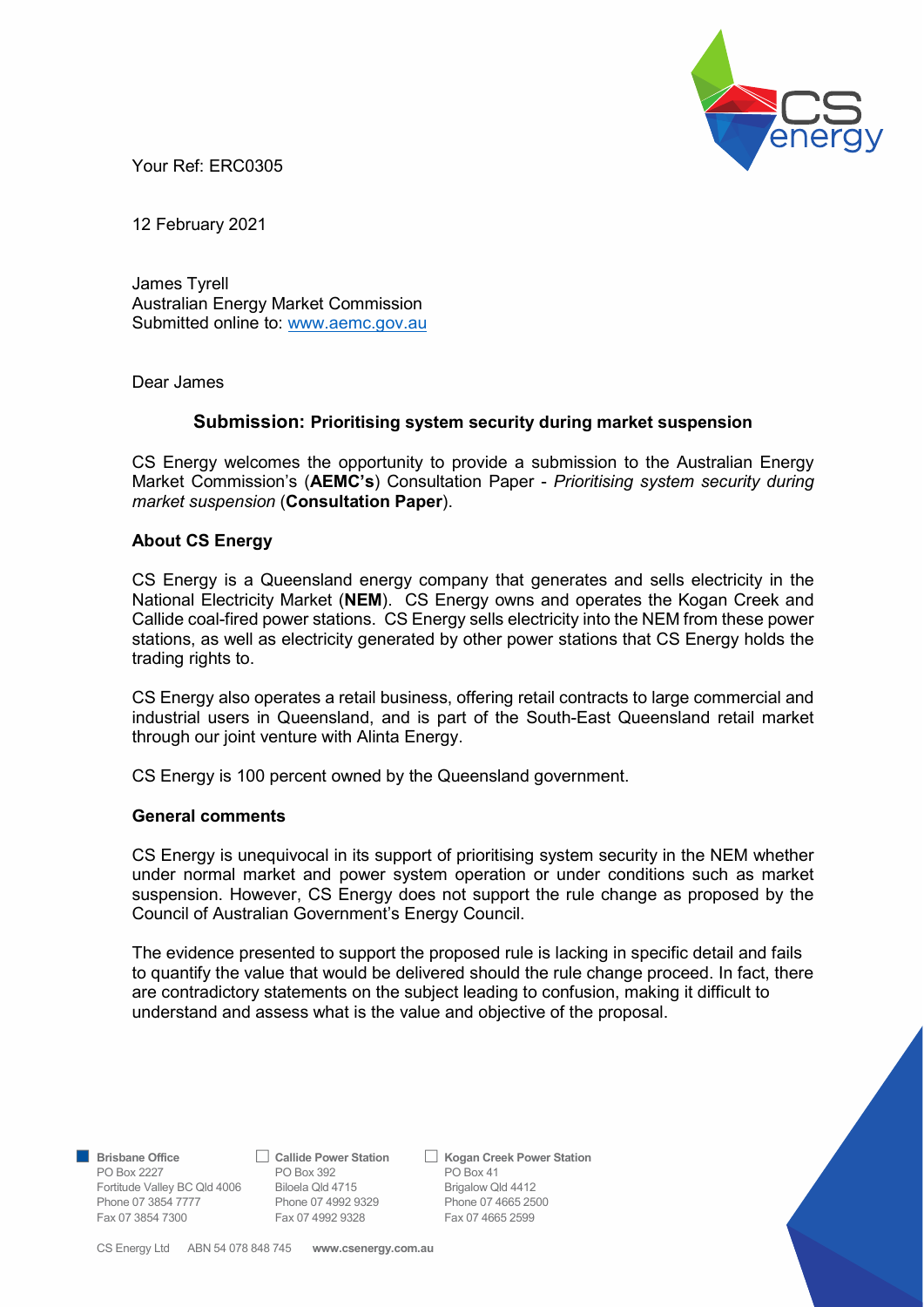The Consultation Paper leads CS Energy to the conclusion that the proponents of the rule change consider that the rules for market suspension should afford AEMO a "laissez faire" approach to market operations, being required to follow only the relatively few obligations specified in the National Electricity Rules (NER) to enable it to focus on and prioritise system security. CS Energy considers market suspension operations to be a subset of market operations that prevail when specified conditions have occurred or been met; and argues that under abnormal operating modes such as market suspension, it is imperative to remain consistent in response, notwithstanding the complexity of the prevailing conditions.

A key element of the rule change proposal is to give AEMO flexibility in complying with obligations that are administrative in nature (such as the provision of information to participants through market notices). The timely and accurate provision of information to participants is critical as it provides participants an insight to the event thereby enabling participants to respond operationally, understand their financial risk and manage their exposure appropriately. The tone of the supporting information for the rule change has led CS Energy to postulate that it is the magnitude and complexity of a market suspension event that limits AEMO's ability to scrutinise the content of the market notices sufficiently prior to issuing of the market notices. CS Energy empathises with the challenges that may arise under market suspension circumstances however also recognises that the information contained in a market notice(s) represents the information available at the time of issuance and expects AEMO to issues an update to the market on any material change to the information. Any dilution of this obligation is unacceptable and undermines certainty, transparency and confidence in the NEM and the market operator.

Based on the information provided in the Consultation Paper including the references to reviews and reports, CS Energy has formed the view that under market suspension AEMO may require the mobilisation of additional resources to support the increased workload and associated complexity. Additionally, a critical success factor is the development and maintenance of the required competency levels that can be successfully delivered in the event of a market suspension. The delivery of resources and required competency levels should be the areas for attention rather than the proposed rule change that does not demonstrate the value that would be achieved.

## AEMC's proposed options

While CS Energy has always taken the view that unless specified otherwise under the market suspension provisions the NER applies during periods of market suspension, it acknowledges there is ambiguity. On this basis, CS Energy supports explicit provision being made in the NER to clarify the application of the NER during periods of market suspension.

CS Energy supports alternative option 1 proposed by the AEMC in the Consultation Paper to confirm the NER applies unaffected during the period of market suspension.<sup>1</sup>

CS Energy does not however agree that AEMO requires additional flexibility to prioritise system security during periods of market suspension and does not support prescribing additional flexibility within the NER. AEMO's priorities during market suspension (or any other mode of market operation) are system security followed by or in parallel with any applicable provisions in the Rules. Flexibility should not be conferred under the pretext of lessening the administrative burden.

 1 AEMC, Consultation Paper, p.15